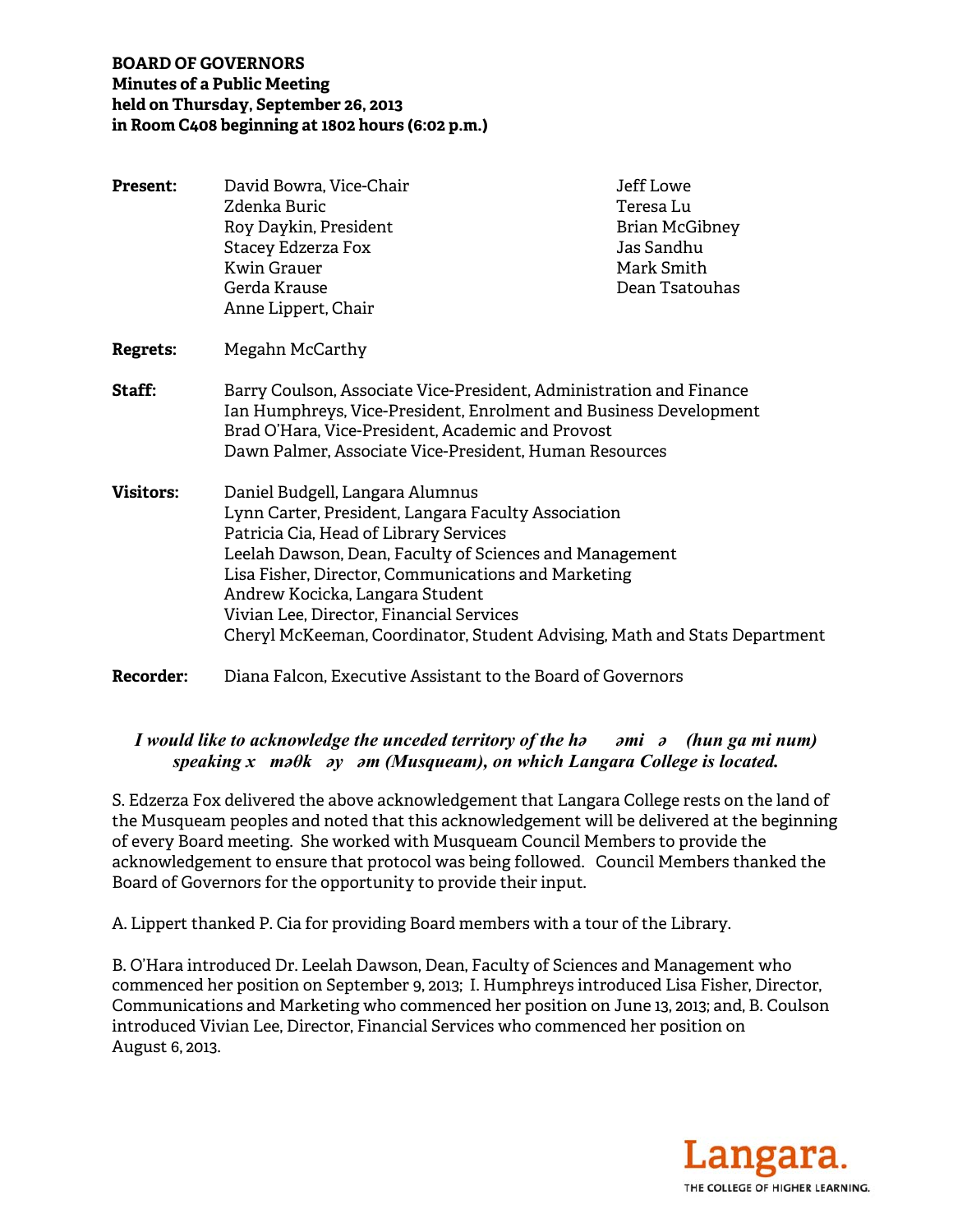**Page 2 of 7 Board of Governors Minutes of a Public Meeting held on Thursday, September 26, 2013** 

T. Lu advised that this would be her last Board meeting as she has completed her one-year term and will not be seeking re-election. An expression of thanks and appreciation was conveyed by the Board and it was noted that a formal thank you will be held at a future Board meeting.

P.Cia presented the results of the Library's Strategic Visioning project, a collaborative process guided by a steering committee and facilitated by Dysart & Jones Associates that joined students, faculty, administration and Library employees in defining the future of the Library and its role at the College. She provided copies of the Library Strategic Plan with its five priorities and vision of a progressive academic library for 2020 and a "By the Numbers" handout comparing data from 2009/10 to 2013/4. In response to a question, she noted that library materials and services are continually evaluated and an annual planning meeting is held every spring to operationalize the Library's shorter term goals.

A. Kocicka and D. Tsatouhas made a presentation on their C.A.R.E. Langara Travel Abroad experience to Kenya where they visited local primary and secondary schools and soccer clubs to teach their soccer skills. Their fund-raising efforts enabled them to take soccer balls, shoes, and jerseys to distribute amongst the people in the villages they visited. They highlighted their experience with their host family and everyday life in Kenya. They thanked the College and the C.A.R.E program for providing them the opportunity to participate in this program.

# **1. APPROVAL OF THE AGENDA**

It was moved by J. Lowe, seconded by K. Grauer THAT, the Agenda be approved. **Carried Unanimously.** Carried Unanimously.

# **2. APPROVAL OF THE MINUTES and BUSINESS ARISING**

## **a) Minutes of the Meeting held on June 27, 2013**

It was moved by M. Smith, seconded by S. Edzerza Fox  **THAT, the Minutes of the Langara College Board Public Meeting held on June 27, 2013 be approved.** 

**Carried Unanimously.** 

## **3. CHAIR'S REPORT**

## **a) Community Connections**

A. Lippert reviewed the activities as noted in the Community Connections memo attached to the agenda.

She reminded Board Members of the importance of their participation in events organized by the College as a way to become more familiar with the work of the College and also with the members of the College Community.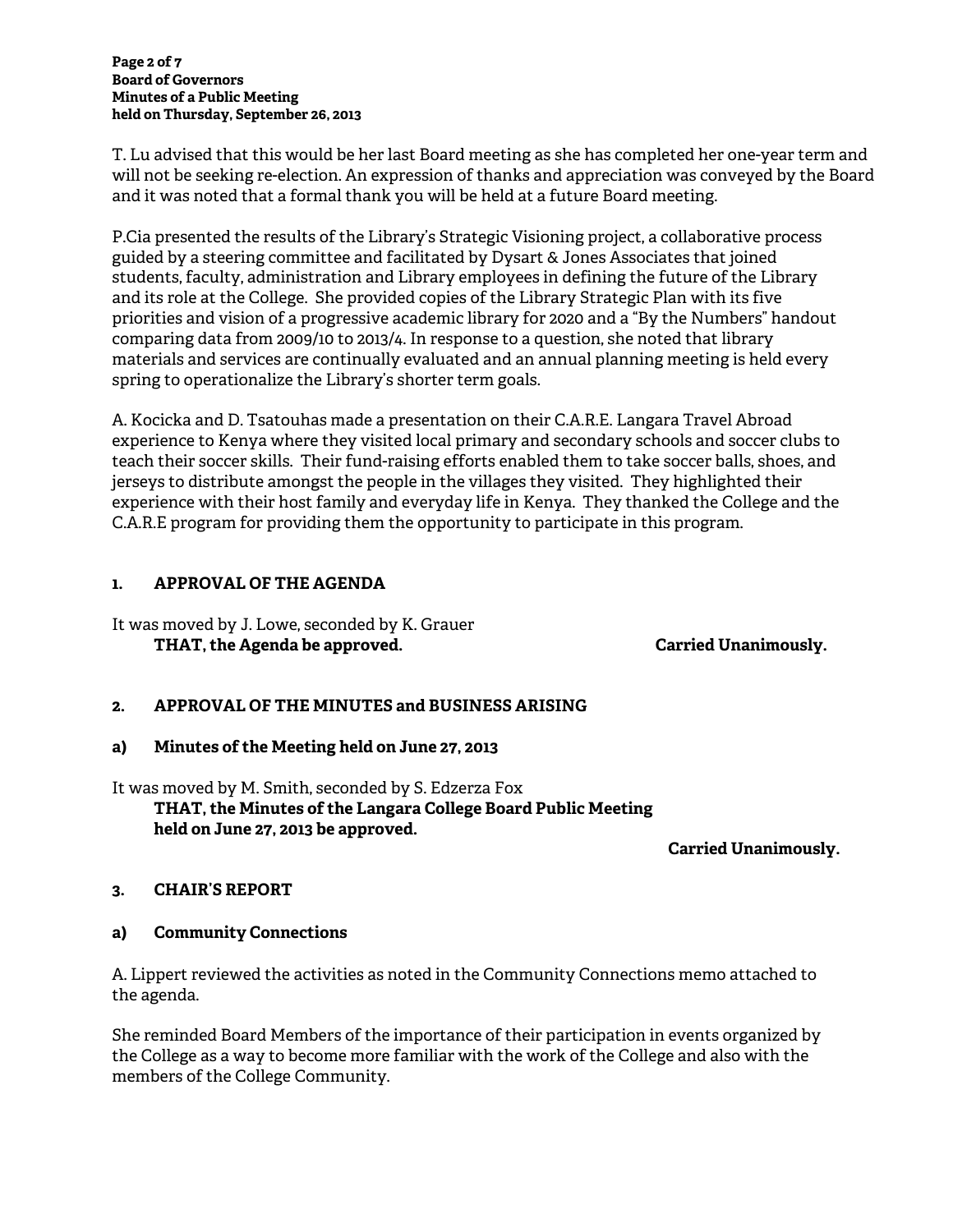# **b) Letter from the Minister of Advanced Education dated July 27, 2013**

A. Lippert highlighted a letter dated July 17, 2013, received from Amrik Virk, Minister of Advanced Education attached to the agenda. The letter was his response to a letter sent on behalf of the College Board and President congratulating him on his election as a Member of the Legislative Assembly for Surrey-Tynehead and on his appointment as Minister of Advanced Education.

# **c) Meeting Schedule 2014**

A. Lippert advised that the Board meeting schedule has been set for 2014 as identified in the document distributed at the table. She asked board members to ensure the dates are in their calendars.

# **4. PRESIDENT'S REPORT**

R. Daykin referenced his memo dated September 19, 2013 attached to the agenda which highlighted College events that occurred from July - September 2013.

R. Daykin also reported on the following:

- James Gorman resigns as Deputy Minister of Advanced Education to take the helm as President and CEO of the council of Forest Industries;
- Sandra Carroll appointed new Deputy Minister of Advanced Education;
- As part of the Science without Borders and ACCC initiative, approximately 30 Brazilian students are attending Langara for 18 months (6 months in English as a Second Language; 8 months in a credit program; and 6 months in a work experience);
- Fifteen open, online textbooks reviewed by post-secondary faculty are now available for free download to students as part of an initiative implemented by the BC provincial government and BCcampus;
- B. O'Hara advised that Langara is initiating its first Academic Plan that will provide a comprehensive framework for future pedagogical success. An Academic Planning Committee has been formed and, including himself, its members are comprised of Gerda Krause, Tess MacMillan, Julie Longo, Margaret Heldman, Spencer Dane, Tomo Tanaka, and Janet Ready. Focus groups being held in October will form the basis to write the plan.
- Truth and Reconciliation Events held at the College and around Vancouver from September 13-29, 2013;
- The Science and Technology building is advancing and an Advisory Committee Meeting will be held to review the latest plans from the Architect. Some changes are required to get within the cost envelope. .

# **5. COMMITTEE REPORT**

A. Lippert reminded Board Members of the role of the Coordinating Committee to make decisions on behalf of the Board when there is not sufficient time to present the item to the entire board.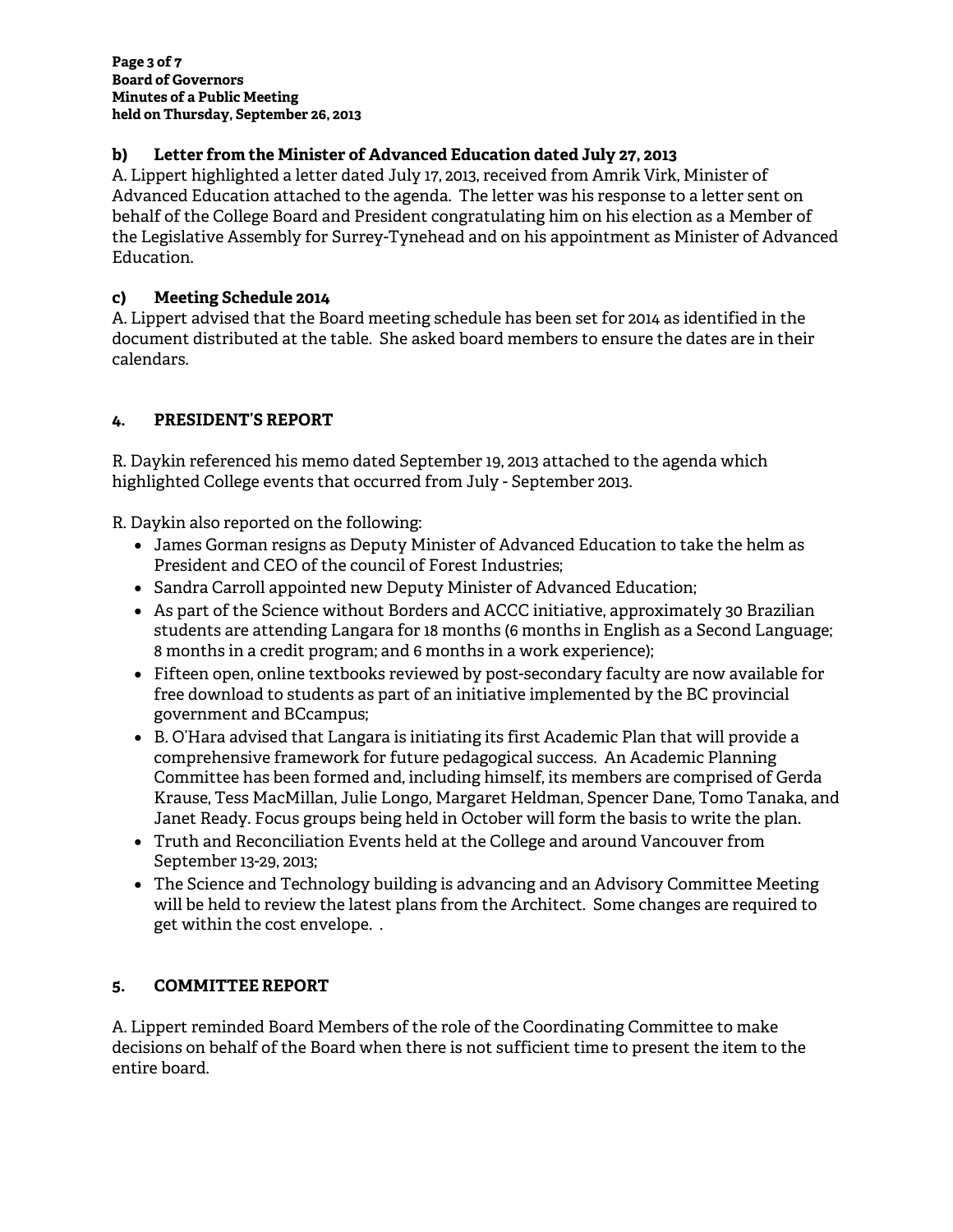#### **a) Board Coordinating Committee – Meeting held on September 16, 2013**

A. Lippert highlighted the minutes of the Board Coordinating Committee meeting held on September 16, 2013, attached to the agenda noting that the Coordinating Committee reviewed the Statement of Financial Information for the fiscal year ended March 31, 2013.

She noted that the Statement was prepared in accordance with the Financial Information Act and the Financial Information Regulations and included the Audited Financial Statements as previously approved by the Board at its June 2013 meeting and Schedules which are required to be filed by September 30, 2013.

The report will be posted to the College's website, via the Financial Department webpage.

# **6. FOR APPROVAL**

# **a) Board Resolution 317 – Signing Authority Designates**

B. Coulson highlighted his memo dated September 18, 2013, attached to the agenda and advised that Board Resolution 317 was adopted in 1994 and currently only allows the President and Vice-President, Administration and Finance to witness the College's corporate name. As a result, contracts have been delayed if one or both of the signing designates are absent, especially if the contract requires both signatures. The addition of the Vice-President, Academic and Provost and the Associate Vice-President, Administration and Finance as signing designates will provide for a further delegation of routine contracts under the College's Signing Authority Policy, thus reducing delays. Board Resolution 317 would be revised to reflect these changes in designated signing authority.

Discussion ensued and in response to board members questions, B. Coulson advised that routine contracts such as practicum and agent agreements normally do not have a monetary value and if they do, the value is quite low. Board Members had reservations about approving the resolution without additional information and asked that the resolution be revised and returned to the board for further review.

## **AGENDA ITEM**

# **b) Banking Resolutions**

B. Coulson highlighted his memo dated September 18, 2013, attached to the agenda which outlined the Banking Resolution for Signing Authorities and Credit Facilities. He advised that the changes in signing authorities reflect a change in position to Associate Director, Budgets and Payroll and to add the new position of Associate Director, Purchasing. He further advised that changes to credit facilities is required in the amount of \$750,000 for the roll-out of the College's purchasing-card program, and in the amount of \$1,250,000 for revolving demand in anticipation of letters of guarantee that will be required by the City of Vancouver during construction of the Sciences and Technology Building.

Discussion ensued and board member's questions were addressed.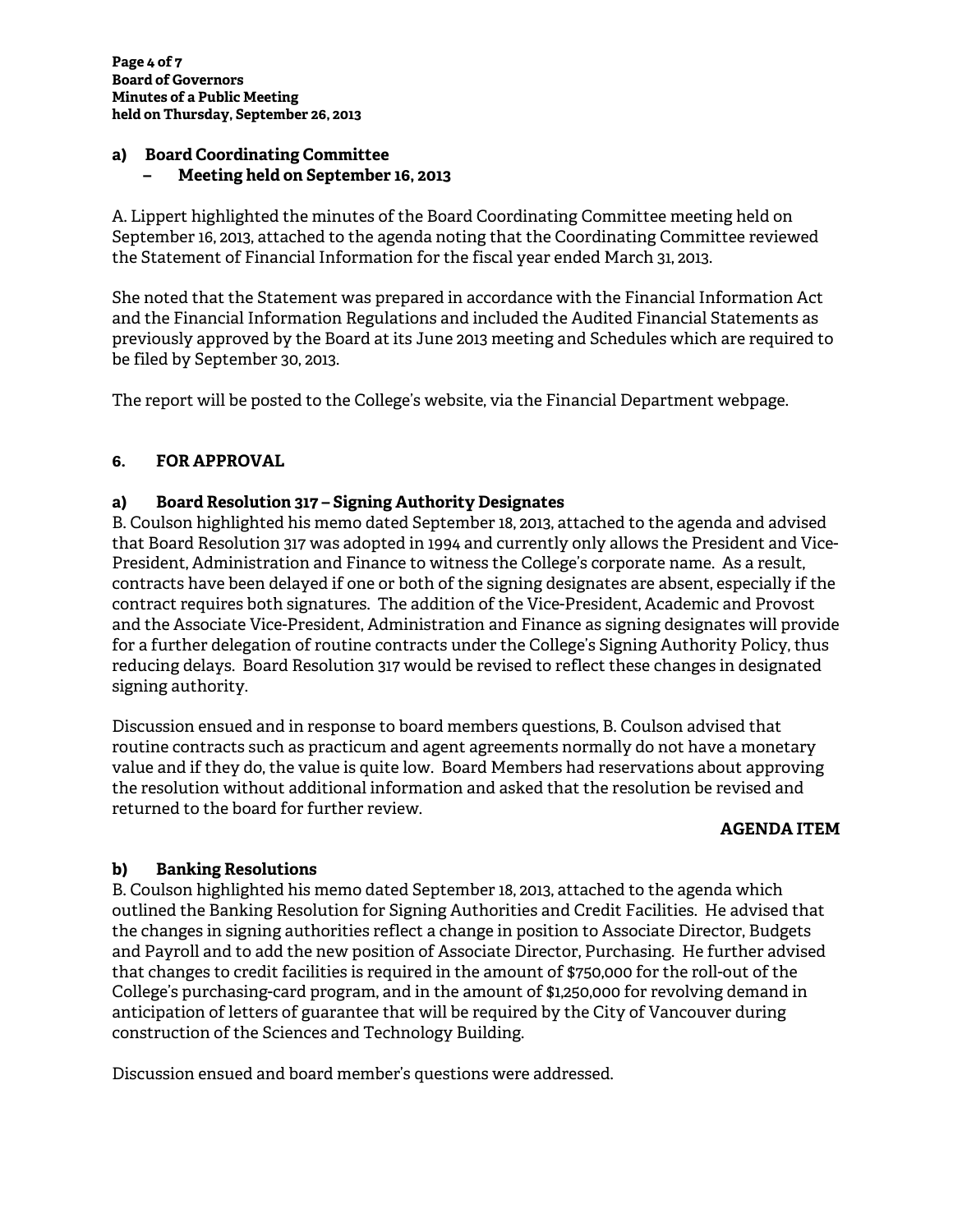**Page 5 of 7 Board of Governors Minutes of a Public Meeting held on Thursday, September 26, 2013** 

It was moved by J. Lowe, seconded by K. Grauer

**THAT, the Banking Resolution – Signing Authorities approved on February 24, 2005 and amended on January 27, 2011, be further amended as follows:** 

**THAT, any two of the following be authorized to arrange for payments, either by cheque, money order or electronically, from the College's bank accounts:** 

#### **President;**

**Vice-President, Administration and Finance; Associate Vice-President, Administration and Finance; Director, Financial Services; Associate Director, Financial Services; Associate Director, Budgets and Payroll; Associate Director, Purchasing; and, Manager, Financial Accounting.** 

**THAT, any two of the following be authorized to execute any documents that the banks require from time to time including but not limited to general banking agreements, electronic banking agreements, and updated signing authorities due to personnel changes in the above positions:** 

#### **President;**

**Vice-President, Administration and Finance; Associate Vice-President, Administration and Finance; and, Director, Financial Services.** 

#### **AND**

**THAT, the Banking Resolution – Credit Facilities approved on May 26, 2005 and amended on January 27, 2011, be further amended as follows:** 

**THAT, Langara College be authorized to establish credit facilities in the following amounts:** 

- **i) \$750,000 Corporate Expense credit/purchasing card;**
- **ii) \$1,250,000 Revolving Demand;**

**With the Royal Bank of Canada and/or the Bank of Montreal, at an interest rate and terms to be arranged with the banks; and** 

**THAT, any two of the following be authorized to sign, on behalf of the College, the necessary promissory notes or other documents providing security to the banks in order to obtain the above-mentioned credit facilities:** 

**President; Vice-President, Administration and Finance; Associate Vice-President, Administration and Finance; and, Director, Financial Services.**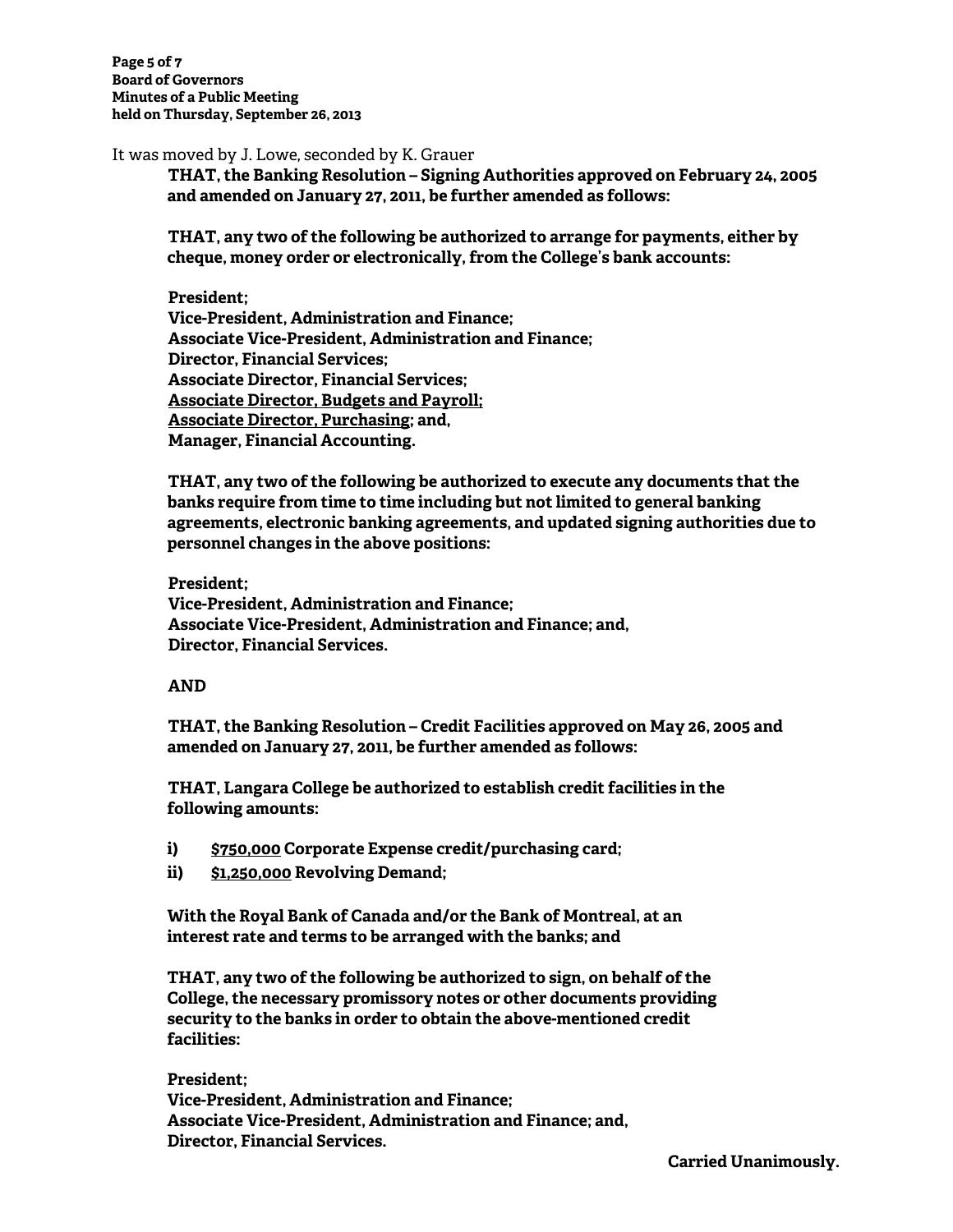## **7. FOR INFORMATION**

## **a) Financial Update**

B. Coulson highlighted the memo attached to the agenda which provided a financial update for the First Quarter ended June 30, 2013.

## **8. EDUCATION COUNCIL REPORTS**

A. Lippert reminded Board Members of Section 23 of the BC College and Institute Act that requires Education Council to advise the board on the development of educational policy.

# **a) Report of the Meeting held on June 18, 2013**

G. Krause highlighted the summary report of the Education Council meeting held on June 18, 2013, attached to the agenda and noted a number of new courses and course revisions. She further noted one new program in Continuing Studies that would be eligible for student loans funding.

It was moved by B. McGibney, seconded by D. Bowra

**THAT, The Education Council Summary Report for June 18, 2013, be received for information.** 

## **Carried Unanimously.**

## **9. BOARD MEMBERS' REPORT**

B. McGibney announced that the Fine Arts Faculty Exhibition runs from September 26 – October 10, 2013, and will be held in the employee lounge.

B. McGibney, M. Smith, and D. Tsatouhas advised that they are running in opposition in the elections and depending on the results, this may be their last board meeting. The election results will be announced on October 3, 2013.

## **10. CONSTITUENT GROUP REPORTS**

Nil.

## **11. VISITORS' COMMENTS**

C. McKeeman thanked the Board for their time commitment during the search for a new President for the benefit of all Langara employees.